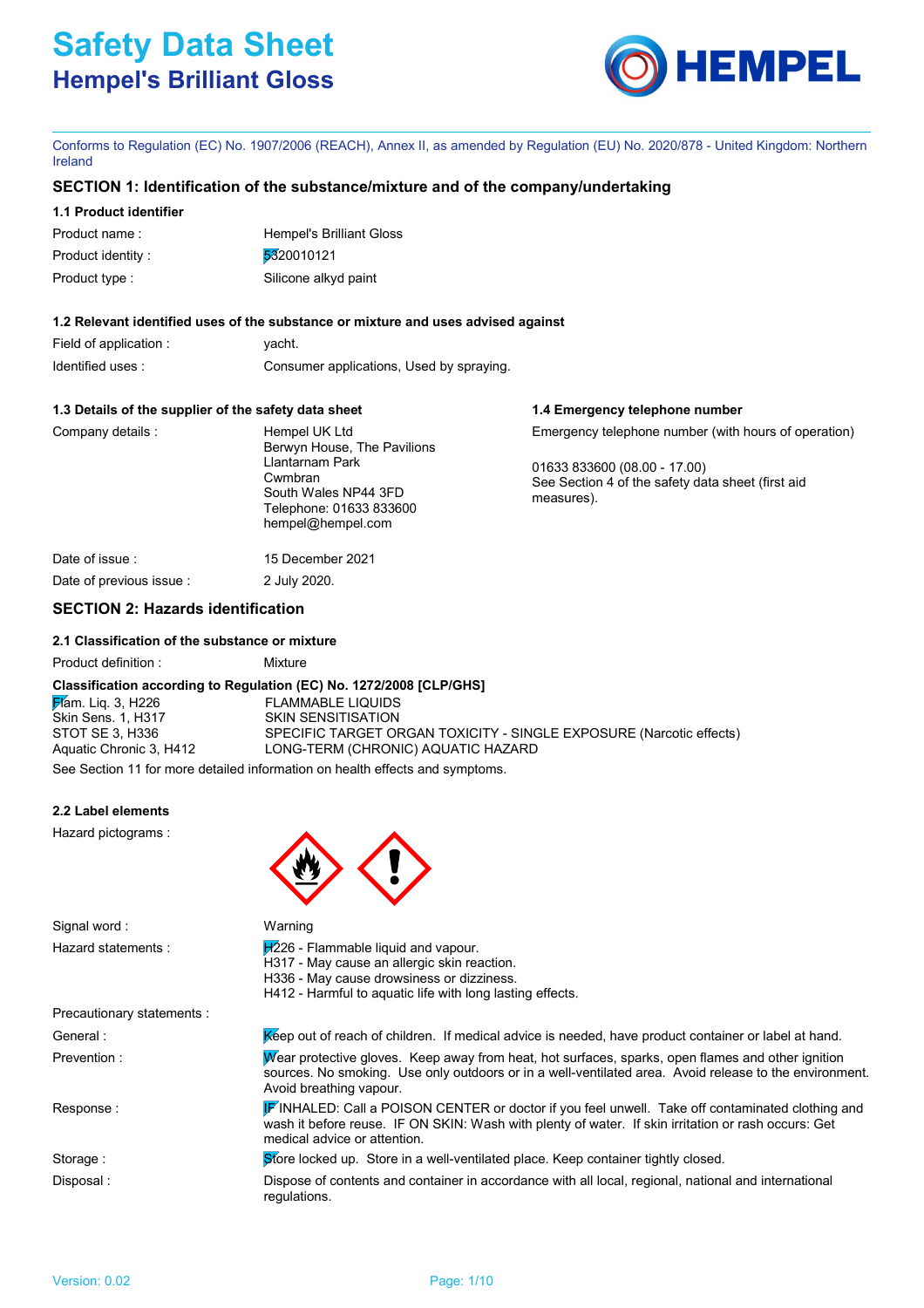

# **SECTION 2: Hazards identification**

| Hazardous ingredients :                                       | by drocarbons, C9-C11, n-alkanes, isoalkanes, cyclics, <2% aromatics<br>Reaction mass of bis(1,2,2,6,6-pentamethyl-4-piperidyl) sebacate and methyl 1,2,2,6,6-pentamethyl-<br>4-piperidyl sebacate<br>Fatty acids, C18-unsatd., dimers, reaction products with N.N-dimethyl-1,3-propanediamine and<br>1,3-propanediamine |
|---------------------------------------------------------------|--------------------------------------------------------------------------------------------------------------------------------------------------------------------------------------------------------------------------------------------------------------------------------------------------------------------------|
| Supplemental label elements :                                 | Warning! Hazardous respirable droplets may be formed when sprayed. Do not breathe spray or mist.<br>Repeated exposure may cause skin dryness or cracking.                                                                                                                                                                |
| Special packaging requirements                                |                                                                                                                                                                                                                                                                                                                          |
| Containers to be fitted with child-<br>resistant fastenings : | Not applicable.                                                                                                                                                                                                                                                                                                          |
| Tactile warning of danger:                                    | Not applicable.                                                                                                                                                                                                                                                                                                          |

# **2.3 Other hazards**

This mixture does not contain any substances that are assessed to be a PBT or a vPvB.

Other hazards which do not result None known. in classification :

# **SECTION 3: Composition/information on ingredients**

| Product/ingredient name                                                                                                                  | <b>Identifiers</b>                                                                     | %           | <b>Regulation (EC) No. 1272/2008 [CLP]</b>                                                           | Type        |
|------------------------------------------------------------------------------------------------------------------------------------------|----------------------------------------------------------------------------------------|-------------|------------------------------------------------------------------------------------------------------|-------------|
| hydrocarbons, C9-C11, n-<br>alkanes, isoalkanes, cyclics,<br><2% aromatics                                                               | REACH #: 01-2119463258-33<br>EC: 919-857-5 (265-150-3)<br>CAS: 64742-48-9              | ≥25 - ≤50   | Flam. Lig. 3, H226<br>STOT SE 3, H336<br>Asp. Tox. 1, H304<br>EUH066                                 | $[1]$       |
| titanium dioxide                                                                                                                         | REACH #: 01-2119489379-17<br>$EC: 236-675-5$<br>CAS: 13463-67-7<br>Index: 022-006-00-2 | $≥25 - ≤50$ | Carc. 2, H351 (inhalation)                                                                           | [1] [2] [1] |
| Reaction mass of bis<br>$(1,2,2,6,6$ -pentamethyl-<br>4-piperidyl) sebacate and<br>methyl 1,2,2,6,6-pentamethyl-<br>4-piperidyl sebacate | REACH #: 01-2119491304-40<br>CAS: 1065336-91-5                                         | $\leq 1$    | Skin Sens. 1A, H317<br>Repr. 2, H361<br>Aquatic Acute 1, H400 (M=1)<br>Aquatic Chronic 1, H410 (M=1) | $[1]$       |
| trimethylolpropane                                                                                                                       | REACH #: 01-2119486799-10<br>EC: 201-074-9<br>CAS: 77-99-6                             | ≤0.3        | Repr. 2, H361fd                                                                                      | $[1]$       |
| zirconium octoate                                                                                                                        | REACH #: 01-2119979088-21<br>EC: 245-018-1<br>CAS: 22464-99-9                          | ≤0.3        | Repr. 2, H361d (oral)                                                                                | [1] [2]     |
|                                                                                                                                          |                                                                                        |             | See Section 16 for the full text of the H statements declared<br>above.                              |             |

There are no additional ingredients present which, within the current knowledge of the supplier and in the concentrations applicable, are classified as hazardous to health or the environment and hence require reporting in this section.

# **Type**

 $\widehat{[1]}$  Substance classified with a health or environmental hazard

[2] Substance with a workplace exposure limit, see section 8.

[3] Substance meets the criteria for PBT according to Regulation (EC) No. 1907/2006, Annex XIII

[4] Substance meets the criteria for vPvB according to Regulation (EC) No. 1907/2006, Annex XIII

[5] Substance of equivalent concern

[6] Additional disclosure due to company policy

[\*] The classification as a carcinogen by inhalation applies only to mixtures placed on the market in powder form containing 1% or more of titanium dioxide particles with diameter  $\leq 10$  µm not bound within a matrix.

# **SECTION 4: First aid measures**

# **4.1 Description of first aid measures**

| General :     | In all cases of doubt, or when symptoms persist, seek medical attention. Never give anything by mouth<br>to an unconscious person.                                                                                                             |
|---------------|------------------------------------------------------------------------------------------------------------------------------------------------------------------------------------------------------------------------------------------------|
|               | If breathing is irregular, drowsiness, loss of consciousness or cramps: Call 112 and give immediate<br>treatment (first aid).                                                                                                                  |
| Eye contact : | Check for and remove any contact lenses. Immediately flush eyes with plenty of water for at least 15<br>minutes, occasionally lifting the upper and lower eyelids. In all cases of doubt, or when symptoms<br>persist, seek medical attention. |
| Inhalation :  | Remove to fresh air. Keep person warm and at rest. If unconscious, place in recovery position and<br>seek medical advice.                                                                                                                      |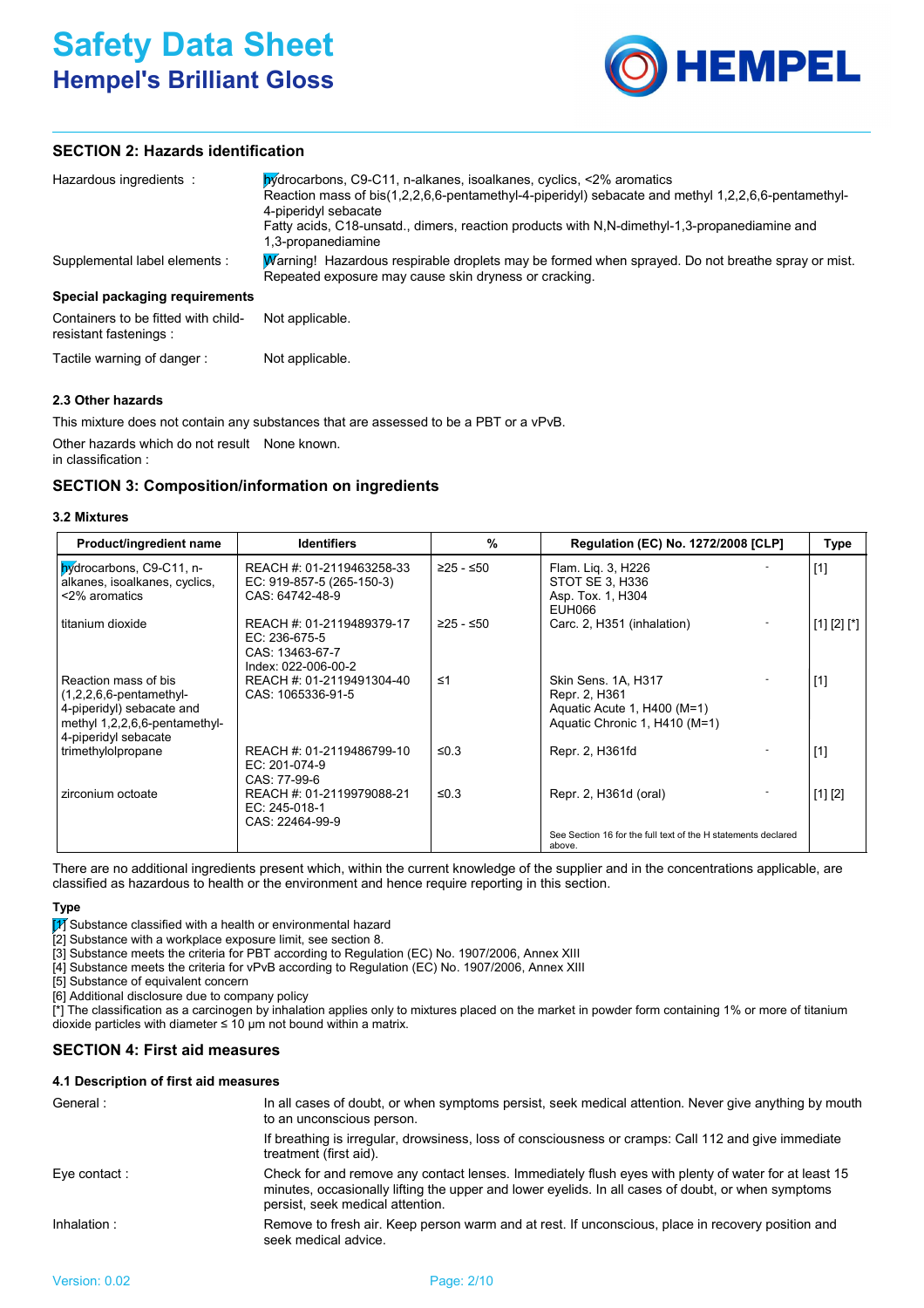

# **SECTION 4: First aid measures**

| Skin contact:               | Remove contaminated clothing and shoes. Wash skin thoroughly with soap and water or use<br>recognised skin cleanser. Do NOT use solvents or thinners.                                                                                                                                                                                                                                                      |
|-----------------------------|------------------------------------------------------------------------------------------------------------------------------------------------------------------------------------------------------------------------------------------------------------------------------------------------------------------------------------------------------------------------------------------------------------|
| Ingestion:                  | If swallowed, seek medical advice immediately and show this container or label. Keep person warm<br>and at rest. Do not induce vomiting unless directed to do so by medical personnel. Lower the head so<br>that vomit will not re-enter the mouth and throat.                                                                                                                                             |
| Protection of first-aiders: | No action shall be taken involving any personal risk or without suitable training. If it is suspected that<br>fumes are still present, the rescuer should wear an appropriate mask or self-contained breathing<br>apparatus. It may be dangerous to the person providing aid to give mouth-to-mouth resuscitation.<br>Wash contaminated clothing thoroughly with water before removing it, or wear gloves. |

# **4.2 Most important symptoms and effects, both acute and delayed**

| Potential acute health effects |                                                                                                                                             |  |
|--------------------------------|---------------------------------------------------------------------------------------------------------------------------------------------|--|
| Eye contact :                  | No known significant effects or critical hazards.                                                                                           |  |
| Inhalation:                    | Can cause central nervous system (CNS) depression. May cause drowsiness or dizziness.                                                       |  |
| Skin contact:                  | May cause an allergic skin reaction.                                                                                                        |  |
| Ingestion:                     | Can cause central nervous system (CNS) depression.                                                                                          |  |
| Over-exposure signs/symptoms   |                                                                                                                                             |  |
| Eye contact:                   | No specific data.                                                                                                                           |  |
| Inhalation:                    | Adverse symptoms may include the following:<br>nausea or vomiting<br>headache<br>drowsiness/fatique<br>dizziness/vertigo<br>unconsciousness |  |
| Skin contact:                  | Adverse symptoms may include the following:<br>irritation<br>redness                                                                        |  |
| Ingestion:                     | No specific data.                                                                                                                           |  |

#### **4.3 Indication of any immediate medical attention and special treatment needed**

| Notes to physician :  | Treat symptomatically. Contact poison treatment specialist immediately if large quantities have been<br>ingested or inhaled. |
|-----------------------|------------------------------------------------------------------------------------------------------------------------------|
| Specific treatments : | No specific treatment.                                                                                                       |

# **SECTION 5: Firefighting measures**

# **5.1 Extinguishing media**

| Extinguishing media : | Recommended: alcohol resistant foam, $CO2$ , powders, water spray. |
|-----------------------|--------------------------------------------------------------------|
|                       | Not to be used : wateriet.                                         |

### **5.2 Special hazards arising from the substance or mixture**

| Hazards from the substance or<br>mixture: | Flammable liquid and vapour. Runoff to sewer may create fire or explosion hazard. In a fire or if<br>heated, a pressure increase will occur and the container may burst, with the risk of a subsequent<br>explosion. This material is harmful to aquatic life with long lasting effects. Fire water contaminated<br>with this material must be contained and prevented from being discharged to any waterway, sewer or<br>drain. |
|-------------------------------------------|----------------------------------------------------------------------------------------------------------------------------------------------------------------------------------------------------------------------------------------------------------------------------------------------------------------------------------------------------------------------------------------------------------------------------------|
| Hazardous combustion products:            | Decomposition products may include the following materials: carbon oxides metal oxide/oxides                                                                                                                                                                                                                                                                                                                                     |

#### **5.3 Advice for firefighters**

Promptly isolate the scene by removing all persons from the vicinity of the incident if there is a fire. No action shall be taken involving any personal risk or without suitable training. Fire will produce dense black smoke. Exposure to decomposition products may cause a health hazard. Cool closed containers exposed to fire with water. Do not release runoff from fire to drains or watercourses. Fire-fighters should wear appropriate protective equipment and self-contained breathing apparatus (SCBA) with a full face-piece operated in positive pressure mode. Clothing for fire-fighters (including helmets, protective boots and gloves) conforming to European standard EN 469 will provide a basic level of protection for chemical incidents.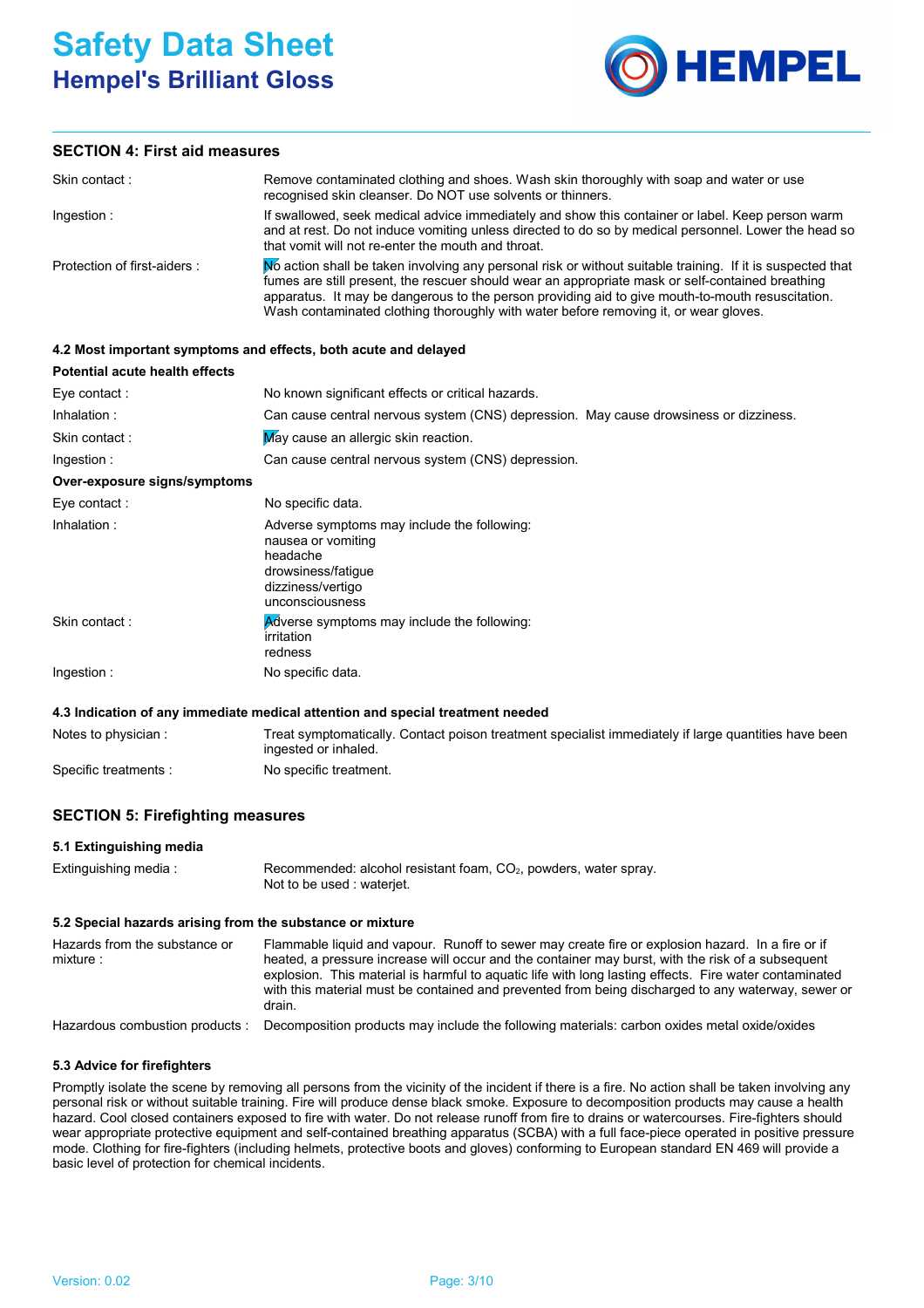

# **SECTION 6: Accidental release measures**

#### **6.1 Personal precautions, protective equipment and emergency procedures**

Exclude sources of ignition and be aware of explosion hazard. Ventilate the area. Avoid breathing vapour or mist. Refer to protective measures listed in sections 7 and 8. No action shall be taken involving any personal risk or without suitable training. If the product contaminates lakes, rivers, or sewers, inform the appropriate authorities in accordance with local regulations.

# **6.2 Environmental precautions**

Avoid dispersal of spilt material and runoff and contact with soil, waterways, drains and sewers. Inform the relevant authorities if the product has caused environmental pollution (sewers, waterways, soil or air).

#### **6.3 Methods and material for containment and cleaning up**

Stop leak if without risk. Move containers from spill area. Approach the release from upwind. Prevent entry into sewers, water courses, basements or confined areas. Wash spillages into an effluent treatment plant or proceed as follows. Contain and collect spillage with noncombustible, absorbent material e.g. sand, earth, vermiculite or diatomaceous earth and place in container for disposal according to local regulations (see Section 13). Use spark-proof tools and explosion-proof equipment. Contaminated absorbent material may pose the same hazard as the spilt product.

# **6.4 Reference to other sections**

See Section 1 for emergency contact information. See Section 8 for information on appropriate personal protective equipment. See Section 13 for additional waste treatment information.

# **SECTION 7: Handling and storage**

# **7.1 Precautions for safe handling**

Vapors are heavier than air and may spread along floors. Vapors may form explosive mixtures with air. Prevent the creation of flammable or explosive concentrations of vapors in air and avoid vapor concentrations higher than the occupational exposure limits. In addition, the product should be used only in areas from which all naked lights and other sources of ignition have been excluded. Electrical equipment should be protected to the appropriate standard. To dissipate static electricity during transfer, ground drum and connect to receiving container with bonding strap. No sparking tools should be used.

Avoid inhalation of vapour, dust and spray mist. Avoid contact with skin and eyes. Eating, drinking and smoking should be prohibited in area where this material is handled, stored and processed. Appropriate personal protective equipment: see Section 8. Always keep in containers made from the same material as the original one.

#### **7.2 Conditions for safe storage, including any incompatibilities**

Store in accordance with local regulations. Store in a cool, well-ventilated area away from incompatible materials and ignition sources. Keep out of the reach of children. Keep away from: Oxidizing agents, strong alkalis, strong acids. No smoking. Prevent unauthorized access. Containers that are opened must be carefully resealed and kept upright to prevent leakage.

# **7.3 Specific end use(s)**

See separate Product Data Sheet for recommendations or industrial sector specific solutions.

# **SECTION 8: Exposure controls/personal protection**

#### **8.1 Control parameters**

| Product/ingredient name | <b>Exposure limit values</b>                                                                                                                     |
|-------------------------|--------------------------------------------------------------------------------------------------------------------------------------------------|
| I zirconium octoate     | EH40/2005 WELs (United Kingdom (UK), 1/2020).<br>STEL: 10 mg/m <sup>3</sup> , (as Zr) 15 minutes.<br>TWA: 5 mg/m <sup>3</sup> , (as Zr) 8 hours. |

#### **Recommended monitoring procedures**

If this product contains ingredients with exposure limits, personal, workplace atmosphere or biological monitoring may be required to determine the effectiveness of the ventilation or other control measures and/or the necessity to use respiratory protective equipment. Reference should be made to monitoring standards, such as the following: European Standard EN 689 (Workplace atmospheres - Guidance for the assessment of exposure by inhalation to chemical agents for comparison with limit values and measurement strategy) European Standard EN 14042 (Workplace atmospheres - Guide for the application and use of procedures for the assessment of exposure to chemical and biological agents) European Standard EN 482 (Workplace atmospheres - General requirements for the performance of procedures for the measurement of chemical agents) Reference to national guidance documents for methods for the determination of hazardous substances will also be required.

#### **Derived effect levels**

Not applicable.

#### **Predicted effect concentrations**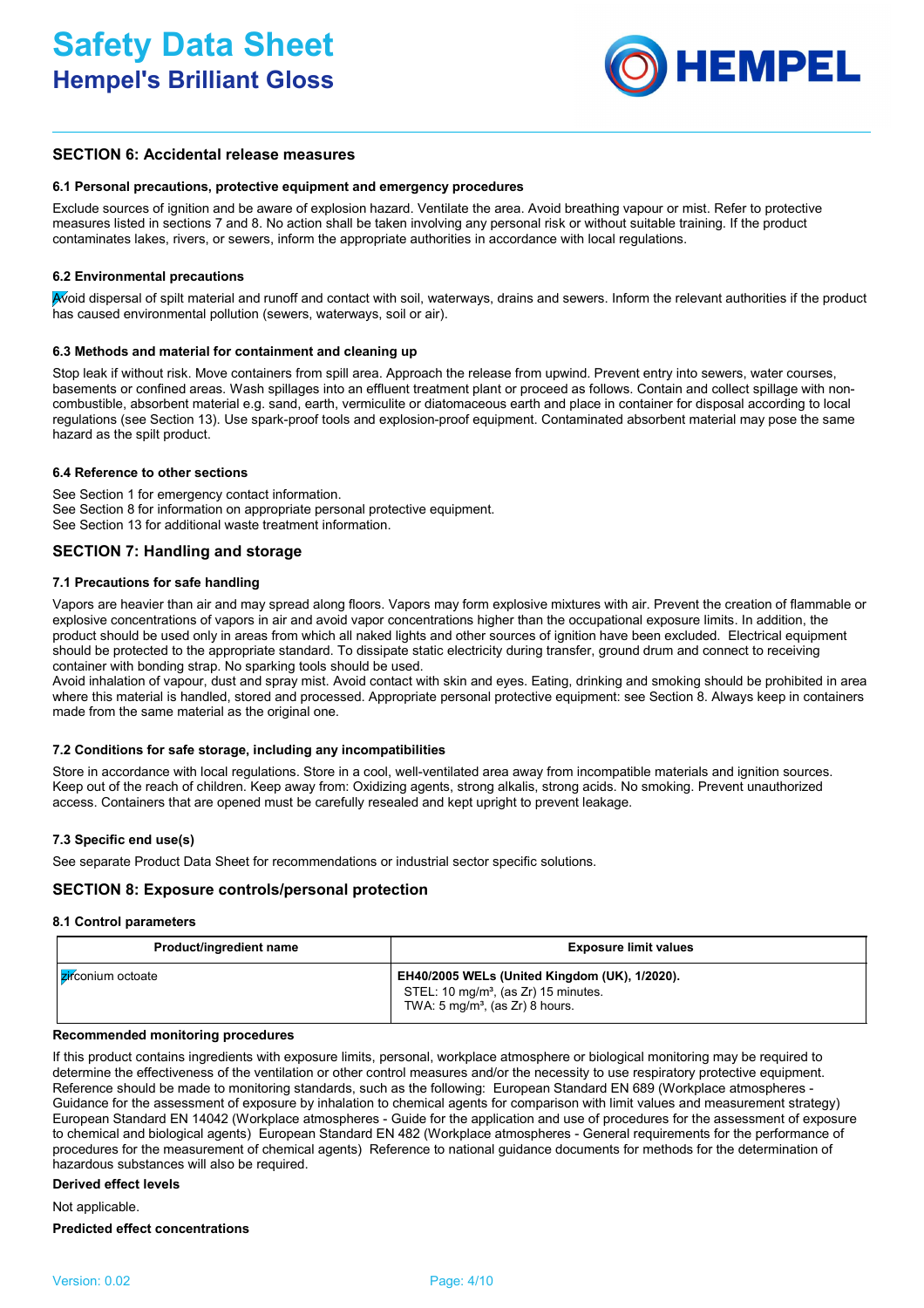

# **SECTION 8: Exposure controls/personal protection**

Not applicable.

# **8.2 Exposure controls**

# **Appropriate engineering controls**

Arrange sufficient ventilation by local exhaust ventilation and good general ventilation to keep the airborne concentrations of vapors or dust lowest possible and below their respective threshold limit value. Ensure that eyewash stations and safety showers are proximal to the workstation location.

# **Individual protection measures**

| General:                               | Gloves must be worn for all work that may result in soiling. Apron/coveralls/protective clothing must be<br>worn when soiling is so great that regular work clothes do not adequately protect skin against contact<br>with the product. Safety eyewear should be used when there is a likelihood of exposure.                                                                                                                                                                                                                                                                                                                                                     |
|----------------------------------------|-------------------------------------------------------------------------------------------------------------------------------------------------------------------------------------------------------------------------------------------------------------------------------------------------------------------------------------------------------------------------------------------------------------------------------------------------------------------------------------------------------------------------------------------------------------------------------------------------------------------------------------------------------------------|
|                                        |                                                                                                                                                                                                                                                                                                                                                                                                                                                                                                                                                                                                                                                                   |
| Hygiene measures :                     | Wash hands, forearms, and face thoroughly after handling compounds and before eating, smoking,<br>using lavatory, and at the end of day.                                                                                                                                                                                                                                                                                                                                                                                                                                                                                                                          |
| Eye/face protection :                  | Safety eyewear complying with an approved standard should be used when a risk assessment<br>indicates this is necessary to avoid exposure to liquid splashes, mists, gases or dusts. If contact is<br>possible, the following protection should be worn, unless the assessment indicates a higher degree of<br>protection: safety glasses with side-shields.                                                                                                                                                                                                                                                                                                      |
| Hand protection:                       | Wear chemical-resistant gloves (tested to EN374) in combination with 'basic' employee training. The<br>quality of the chemical-resistant protective gloves must be chosen as a function of the specific<br>workplace concentrations and quantity of hazardous substances.                                                                                                                                                                                                                                                                                                                                                                                         |
|                                        | Since the actual work situation is unknown. Supplier of gloves should be contacted in order to find the<br>appropriate type. Below listed glove(s) should be regarded as generic advice:                                                                                                                                                                                                                                                                                                                                                                                                                                                                          |
|                                        | Recommended: Silver Shield / Barrier / 4H gloves, nitrile rubber, polyvinyl alcohol (PVA), Viton®<br>Short term exposure: neoprene rubber, butyl rubber, natural rubber (latex), polyvinyl chloride (PVC)                                                                                                                                                                                                                                                                                                                                                                                                                                                         |
| Body protection:                       | Personal protective equipment for the body should be selected based on the task being performed and<br>the risks involved handling this product.<br>Wear suitable protective clothing. Always wear protective clothing when spraying.                                                                                                                                                                                                                                                                                                                                                                                                                             |
| Respiratory protection :               | Use a properly fitted, air-purifying or air-fed respirator complying with an approved standard if a risk<br>assessment indicates this is necessary. Respirator selection must be based on known or anticipated<br>exposure levels, the hazards of the product and the safe working limits of the selected respirator. If<br>working areas have insufficient ventilation: When the product is applied by means that will not generate<br>an aerosol such as, brush or roller wear half or totally covering mask equipped with gas filter of type A,<br>when grinding use particle filter of type P. Be sure to use an approved/certified respirator or equivalent. |
| <b>Environmental exposure controls</b> |                                                                                                                                                                                                                                                                                                                                                                                                                                                                                                                                                                                                                                                                   |

Emissions from ventilation or work process equipment should be checked to ensure they comply with the requirements of environmental protection legislation. In some cases, fume scrubbers, filters or engineering modifications to the process equipment will be necessary to reduce emissions to acceptable levels.

# **SECTION 9: Physical and chemical properties**

# **9.1 Information on basic physical and chemical properties**

| Physical state:                                   | Liguid.                                                                                                                          |
|---------------------------------------------------|----------------------------------------------------------------------------------------------------------------------------------|
| Colour:                                           | Grey.                                                                                                                            |
| Odour:                                            | Solvent-like                                                                                                                     |
| pH :                                              | Testing not relevant or not possible due to nature of the product.                                                               |
| Melting point/freezing point:                     | -66°C This is based on data for the following ingredient: hydrocarbons, C9-C11, n-alkanes, isoalkanes,<br>cyclics, <2% aromatics |
| Boiling point/boiling range:                      | Testing not relevant or not possible due to nature of the product.                                                               |
| Flash point :                                     | Closed cup: $41^{\circ}$ C (105.8 $^{\circ}$ F)                                                                                  |
| Evaporation rate :                                | Testing not relevant or not possible due to nature of the product.                                                               |
| Flammability:                                     | Not available.                                                                                                                   |
| Lower and upper explosive<br>(flammable) limits : | $1.4 - 7.6$ vol %                                                                                                                |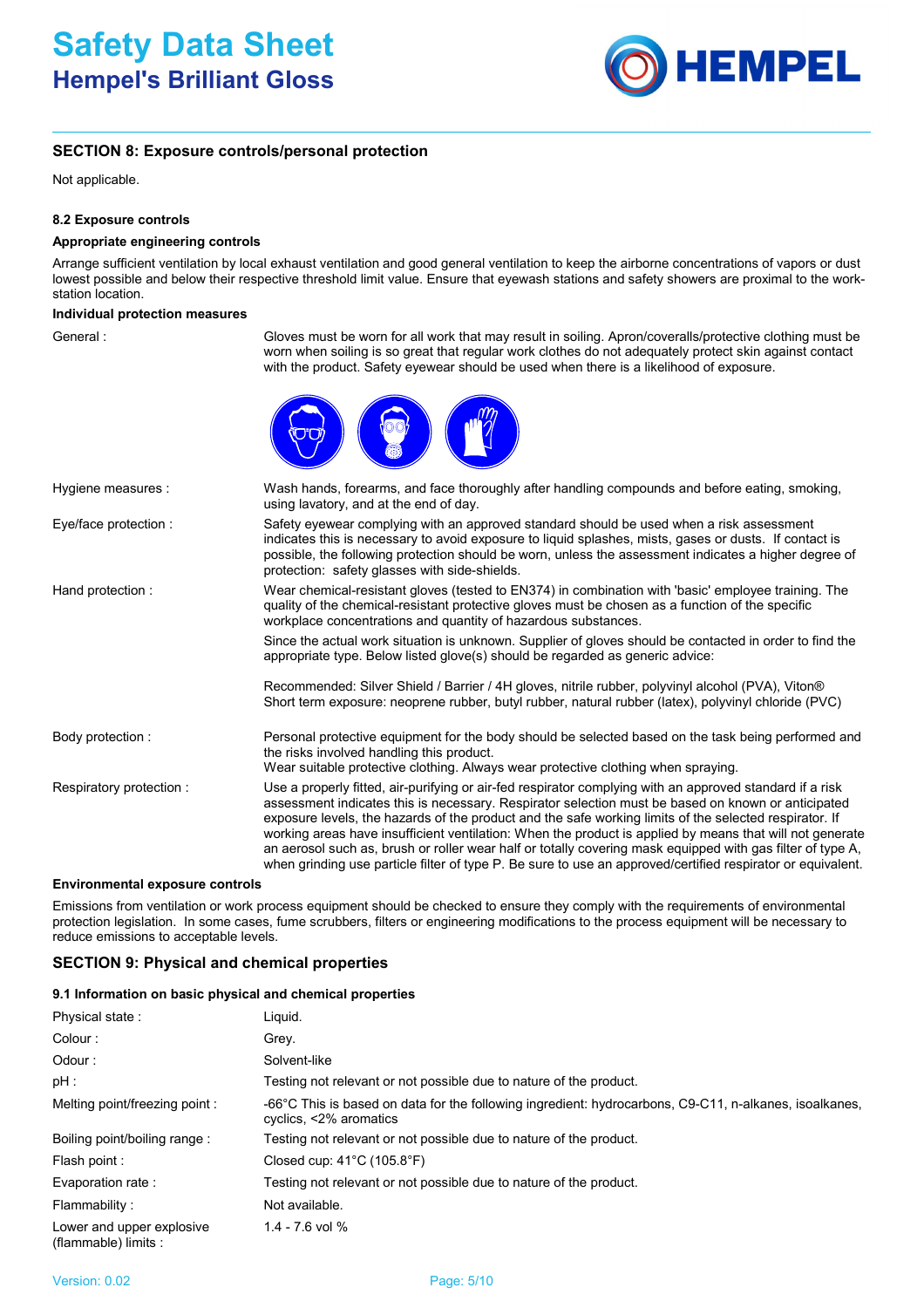

# **SECTION 9: Physical and chemical properties**

| Vapour pressure :               | 0.2 kPa This is based on data for the following ingredient: hydrocarbons, C9-C11, n-alkanes,<br>isoalkanes, cyclics, <2% aromatics |
|---------------------------------|------------------------------------------------------------------------------------------------------------------------------------|
| Vapour density :                | Testing not relevant or not possible due to nature of the product.                                                                 |
| Specific gravity:               | 1.197 $g/cm^{3}$                                                                                                                   |
| Solubility(ies):                |                                                                                                                                    |
| Partition coefficient (LogKow): | Testing not relevant or not possible due to nature of the product.                                                                 |
| Auto-ignition temperature :     | Lowest known value: 280 - 470°C (536 - 878°F) (hydrocarbons, C9-C11, n-alkanes, isoalkanes, cyclics,<br><2% aromatics).            |
| Decomposition temperature :     | Testing not relevant or not possible due to nature of the product.                                                                 |
| Viscosity:                      | Aspiration hazard (H304) Not classified. Testing not relevant due to nature of the product.                                        |
| Explosive properties :          | Testing not relevant or not possible due to nature of the product.                                                                 |
| Oxidising properties :          | Testing not relevant or not possible due to nature of the product.                                                                 |

# **9.2 Other information**

| Solvent(s) % by weight : | Weighted average: 31 %                    |
|--------------------------|-------------------------------------------|
| Water % by weight :      | Weighted average: 0 %                     |
| VOC content :            | 379.5 g/l                                 |
| TOC Content:             | Weighted average: 338 g/l                 |
| Solvent Gas:             | Weighted average: 0.064 m <sup>3</sup> /l |

# **SECTION 10: Stability and reactivity**

# **10.1 Reactivity**

No specific test data related to reactivity available for this product or its ingredients.

# **10.2 Chemical stability**

The product is stable.

# **10.3 Possibility of hazardous reactions**

Under normal conditions of storage and use, hazardous reactions will not occur.

# **10.4 Conditions to avoid**

Avoid all possible sources of ignition (spark or flame). Do not pressurise, cut, weld, braze, solder, drill, grind or expose containers to heat or sources of ignition.

#### **10.5 Incompatible materials**

# **10.6 Hazardous decomposition products**

When exposed to high temperatures (i.e. in case of fire) harmful decomposition products may be formed: Decomposition products may include the following materials: carbon oxides metal oxide/oxides

# **SECTION 11: Toxicological information**

# **11.1 Information on hazard classes as defined in Regulation (EC) No 1272/2008**

Exposure to component solvent vapor concentrations may result in adverse health effects such as mucous membrane and respiratory system irritation and adverse effects on the kidneys, liver and central nervous system. Solvents may cause some of the above effects by absorption through the skin. Symptoms and signs include headaches, dizziness, fatigue, muscular weakness, drowsiness and, in extreme cases, loss of consciousness. Repeated or prolonged contact with the preparation may cause removal of natural fat from the skin, resulting in non-allergic contact dermatitis and absorption through the skin. If splashed in the eyes, the liquid may cause irritation and reversible damage. Accidental swallowing may cause stomach pain. Chemical lung inflammation may occur if the product is taken into the lungs via vomiting.

**Acute toxicity**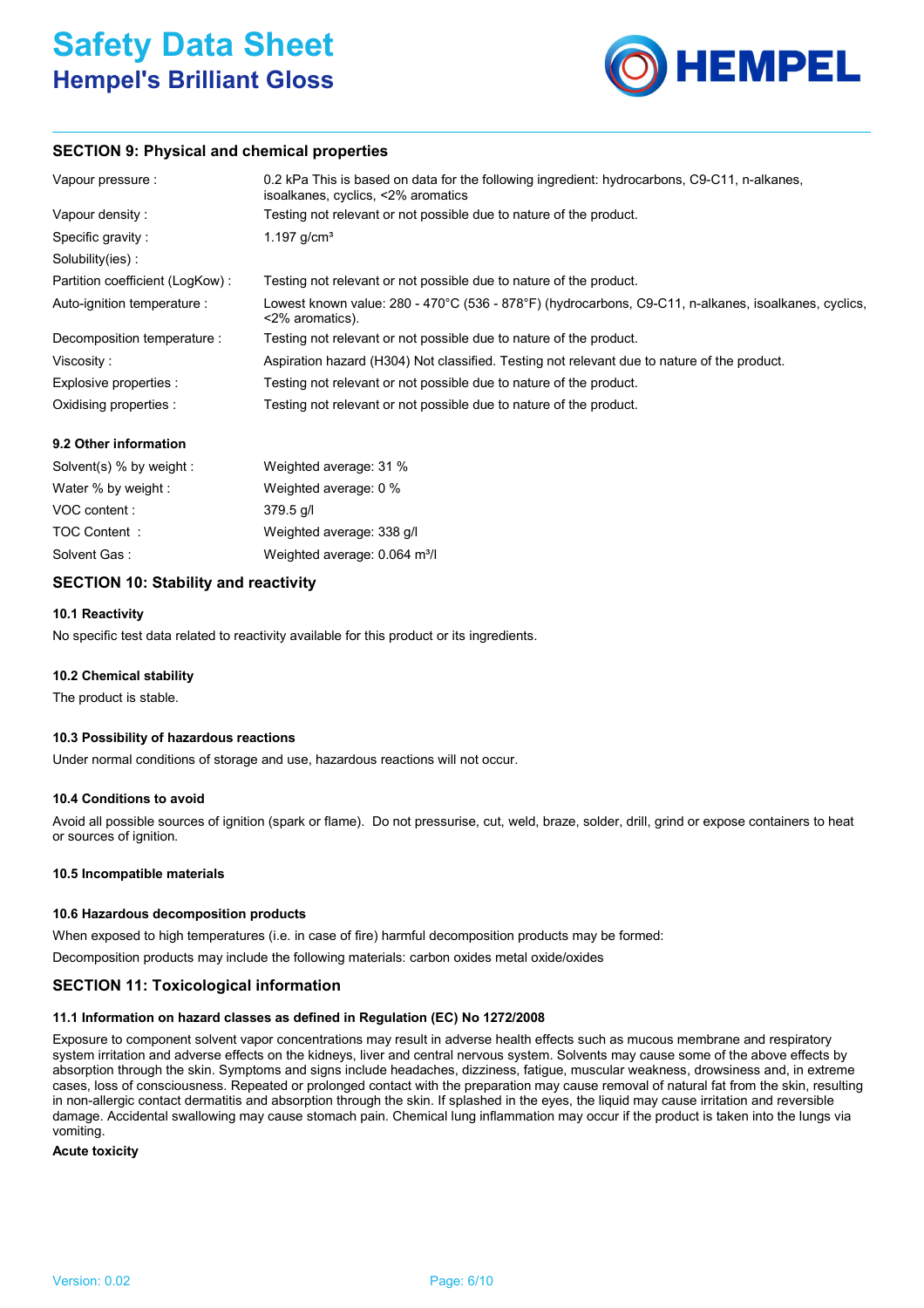

# **SECTION 11: Toxicological information**

| Product/ingredient name                                                | <b>Result</b>                   | <b>Species</b> | Dose                      | <b>Exposure</b> |
|------------------------------------------------------------------------|---------------------------------|----------------|---------------------------|-----------------|
| Mydrocarbons, C9-C11, n-alkanes,<br>isoalkanes, cyclics, <2% aromatics | LD50 Oral                       | Rat            | >2000 mg/kg               |                 |
| titanium dioxide                                                       | LC50 Inhalation Dusts and mists | Rat            | $>6.8$ mg/l               | 4 hours         |
|                                                                        | LD50 Dermal                     | Rabbit         | >5000 mg/kg               |                 |
|                                                                        | LD50 Oral                       | Rat            | >5000 mg/kg               |                 |
| trimethylolpropane                                                     | LD50 Oral                       | Rat            | 14100 mg/kg               |                 |
| zirconium octoate                                                      | LC50 Inhalation Dusts and mists | Rat            | $>8800$ mg/m <sup>3</sup> | 1 hours         |
|                                                                        | LD50 Dermal                     | Rabbit         | >2000 mg/kg               |                 |
|                                                                        | LD50 Oral                       | Rat            | >2000 mg/kg               |                 |

# **Acute toxicity estimates**

| Product/ingredient name   | Oral<br>mg/kg | Dermal<br>mg/kg | <b>Inhalation</b><br>(gases)<br>ppm | <b>Inhalation</b><br>(vapours)<br>mq/l | <b>Inhalation</b><br>(dusts and<br>mists)<br>mg/l |
|---------------------------|---------------|-----------------|-------------------------------------|----------------------------------------|---------------------------------------------------|
| <b>trimethylolpropane</b> | 14100         |                 |                                     |                                        |                                                   |

# **Irritation/Corrosion**

| Product/ingredient name                                                       | Result               | <b>Species</b> | <b>Score</b> | <b>Exposure</b>                      |
|-------------------------------------------------------------------------------|----------------------|----------------|--------------|--------------------------------------|
| <b>bydrocarbons, C9-C11, n-alkanes,</b><br>isoalkanes, cyclics, <2% aromatics | Eves - Mild irritant | Rabbit         |              |                                      |
| titanium dioxide                                                              | Skin - Mild irritant | Human          |              | 72 hours 300 Micrograms Intermittent |

# **Mutagenic effects**

No known significant effects or critical hazards.

# **Carcinogenicity**

No known significant effects or critical hazards.

# **Reproductive toxicity**

No known significant effects or critical hazards.

#### **Teratogenic effects**

No known significant effects or critical hazards.

# **Specific target organ toxicity (single exposure)**

| Product/ingredient name                                                | Category   | <b>Route of exposure</b> | Target organs    |
|------------------------------------------------------------------------|------------|--------------------------|------------------|
| hydrocarbons, C9-C11, n-alkanes, isoalkanes, cyclics,<br><2% aromatics | Category 3 |                          | Narcotic effects |

#### **Specific target organ toxicity (repeated exposure)**

| <b>Product/ingredient name</b>           | Category | <b>Route of exposure</b> | <b>Target organs</b> |
|------------------------------------------|----------|--------------------------|----------------------|
| No known data avaliable in our database. |          |                          |                      |

#### **Aspiration hazard**

| Product/ingredient name                                                      | Result                                |
|------------------------------------------------------------------------------|---------------------------------------|
| hydrocarbons, C9-C11, n-alkanes, isoalkanes, cyclics,<br>$\leq$ 2% aromatics | <b>ASPIRATION HAZARD - Category 1</b> |

#### **Information on likely routes of exposure**

Routes of entry anticipated: Oral, Dermal, Inhalation.

#### **Potential chronic health effects**

#### **11.2 Information on other hazards**

Endocrine disrupting properties : No known data avaliable in our database.

Other information : No additional known significant effects or critical hazards.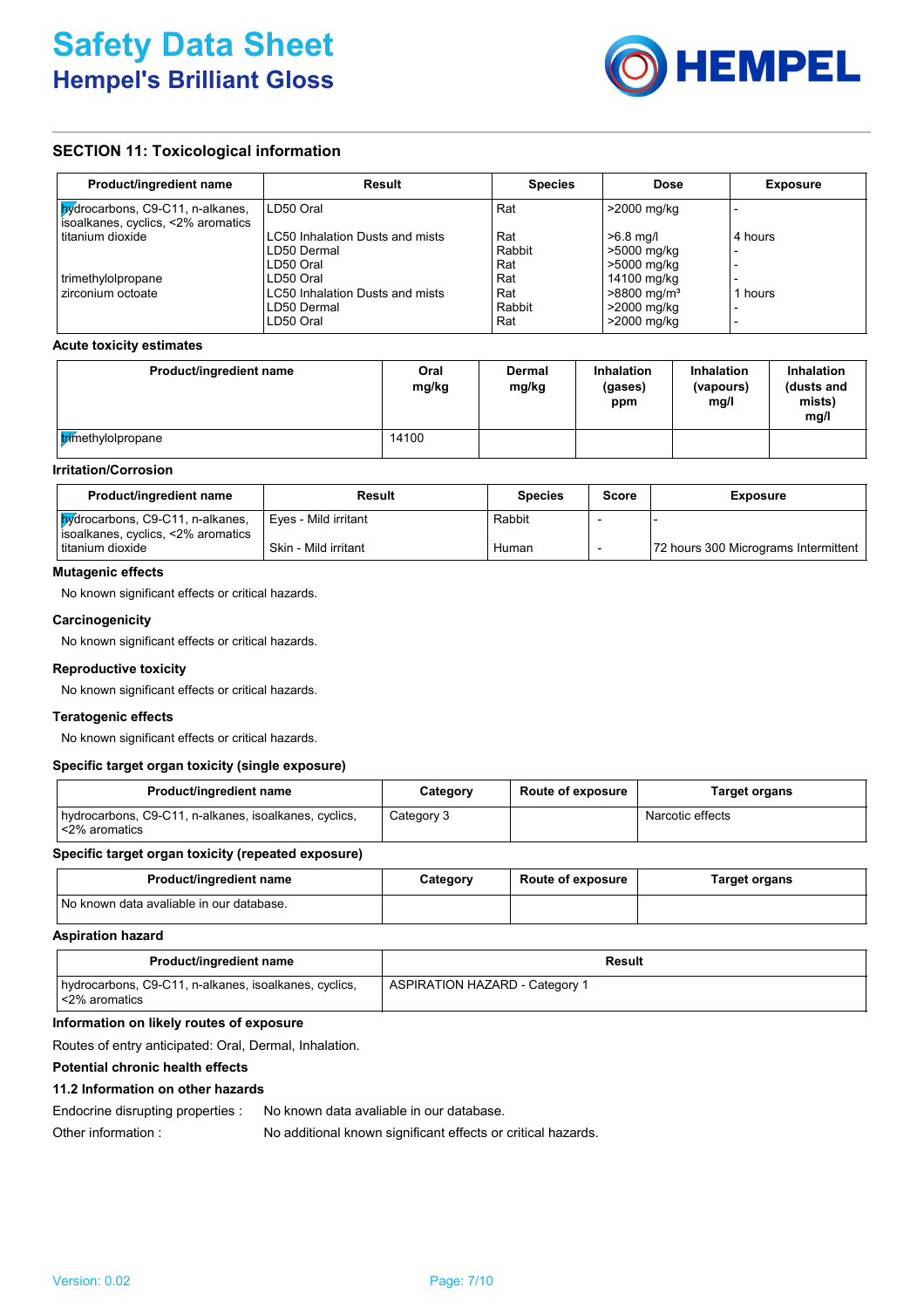

# **SECTION 12: Ecological information**

# **12.1 Toxicity**

Do not allow to enter drains or watercourses. Harmful to aquatic life with long lasting effects.

| Product/ingredient name   | Result                  | Species | <b>Exposure</b> |
|---------------------------|-------------------------|---------|-----------------|
| <b>Itit</b> ánium dioxide | Acute $LC50 > 100$ mg/l | Daphnia | 148 hours       |
|                           | Acute LC50 >100 mg/l    | Fish    | 96 hours        |

#### **12.2 Persistence and degradability**

| Product/ingredient name                  | <b>Test</b>                                         | Result                    | <b>Dose</b>       | <b>Inoculum</b>         |
|------------------------------------------|-----------------------------------------------------|---------------------------|-------------------|-------------------------|
| <b>by</b> drocarbons, C9-C11, n-alkanes, | OECD 301F Ready                                     | 80 % - Readily - 28 days  |                   |                         |
| isoalkanes, cyclics, <2% aromatics       | Biodegradability - Manometric                       |                           |                   |                         |
|                                          | <b>Respirometry Test</b>                            |                           |                   |                         |
| trimethylolpropane                       | OECD 302B Inherent                                  | 100 % - Readily - 28 days |                   |                         |
|                                          | Biodegradability: Zahn-Wellens/<br><b>FMPA Test</b> |                           |                   |                         |
| zirconium octoate                        |                                                     | 99 % - Readily - 28 days  | $20 \text{ mg/l}$ |                         |
|                                          |                                                     |                           |                   |                         |
| Product/ingredient name                  | <b>Aquatic half-life</b>                            | <b>Photolysis</b>         |                   | <b>Biodegradability</b> |
| Mydrocarbons, C9-C11, n-alkanes,         |                                                     |                           | Readily           |                         |
| isoalkanes, cyclics, <2% aromatics       |                                                     |                           |                   |                         |
| trimethylolpropane                       |                                                     |                           | Readily           |                         |
| zirconium octoate                        |                                                     |                           | Readily           |                         |

# **12.3 Bioaccumulative potential**

| Product/ingredient name                                                          | $\mathsf{LogP}_\mathsf{ow}$ | <b>BCF</b>  | <b>Potential</b> |
|----------------------------------------------------------------------------------|-----------------------------|-------------|------------------|
| <b>bydrocarbons, C9-C11, n-alkanes, isoalkanes, cyclics, &lt;2%</b><br>aromatics | $5 - 6.7$                   | $10 - 2500$ | high             |
| trimethylolpropane<br>zirconium octoate                                          | $-0.47$<br>. .              | 2.96        | llow<br>l low    |

# **12.4 Mobility in soil**

| Soil/water partition coefficient | No known data avaliable in our database. |
|----------------------------------|------------------------------------------|
| $(K_{OC})$ :                     |                                          |
| Mobility :                       | No known data avaliable in our database. |

**12.5 Results of PBT and vPvB assessment**

| <b>Product/ingredient name</b>                                                        | PB. |  |  |  | /PvB | ぃ | ٧Ë |  |
|---------------------------------------------------------------------------------------|-----|--|--|--|------|---|----|--|
| This mixture does not contain any substances that are assessed to be a PBT or a vPvB. |     |  |  |  |      |   |    |  |

#### **12.6 Endocrine disrupting properties**

No known data avaliable in our database.

# **12.7 Other adverse effects**

No known significant effects or critical hazards.

# **SECTION 13: Disposal considerations**

#### **13.1 Waste treatment methods**

The generation of waste should be avoided or minimised wherever possible. Residues of the product is listed as hazardous waste. Dispose of according to all state and local applicable regulations. Waste should not be disposed of untreated to the sewer unless fully compliant with the requirements of all authorities with jurisdiction. Spillage, remains, discarded clothes and similar should be discarded in a fireproof container.

European waste catalogue no. (EWC) is given below.

European waste catalogue (EWC) : 08 01 11\*

# **Packaging**

The generation of waste should be avoided or minimised wherever possible. Waste packaging should be recycled. Incineration or landfill should only be considered when recycling is not feasible.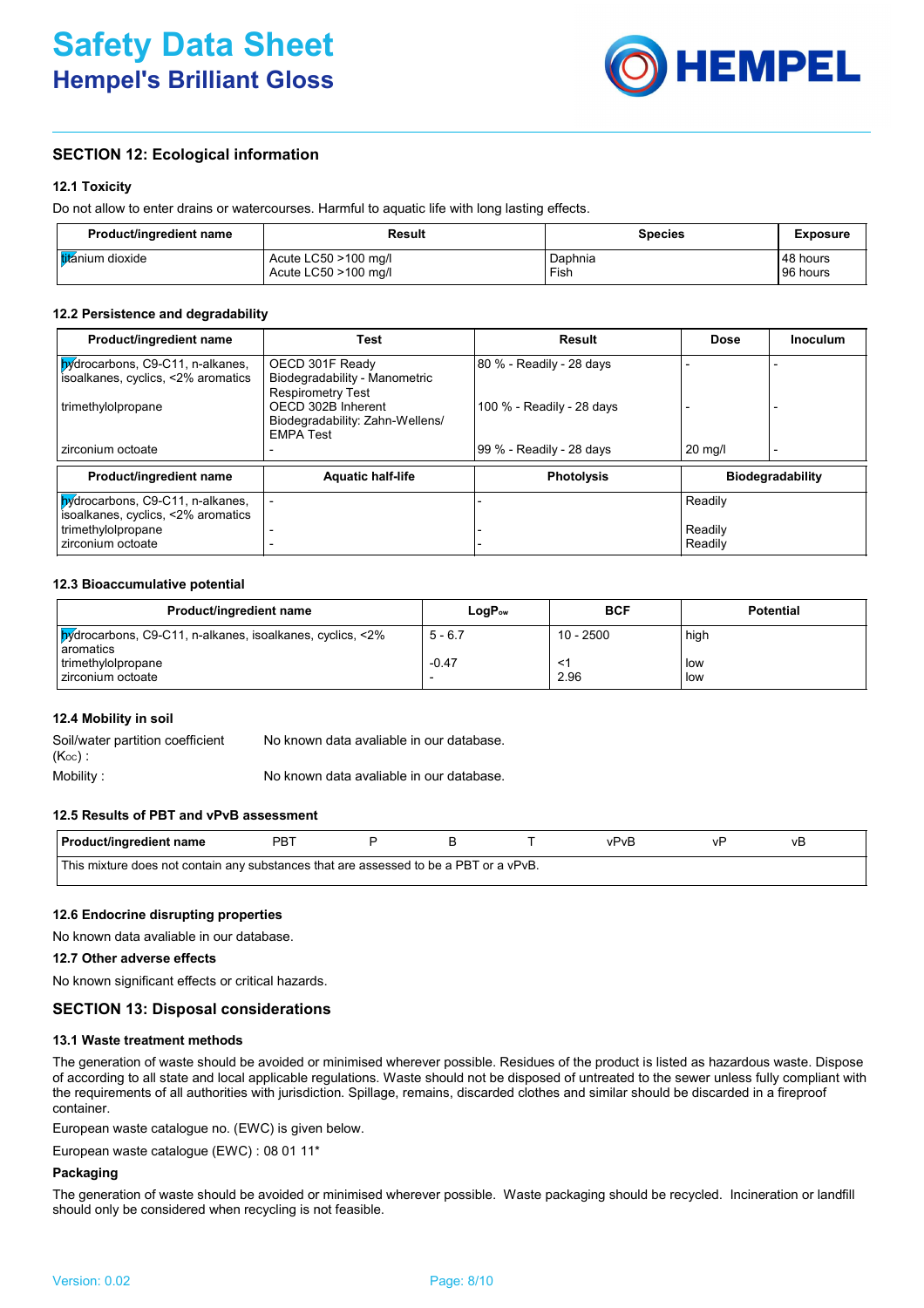

# **SECTION 14: Transport information**

Transport may take place according to national regulation or ADR for transport by road, RID for transport by train, IMDG for transport by sea, IATA for transport by air.

|                             | 14.1          | 14.2<br>UN / ID no. Proper shipping name | 14.3<br>Transport hazard class(es) | 14.4<br>PG* | 14.5  | Env <sup>*</sup> Additional information   |
|-----------------------------|---------------|------------------------------------------|------------------------------------|-------------|-------|-------------------------------------------|
| <b>ADR/RID</b><br>Class     | <b>UN1263</b> | <b>PAINT</b>                             | 3                                  | Ш           | No.   | Tunnel code (D/E)                         |
| <b>IMDG</b><br><b>Class</b> | <b>UN1263</b> | <b>PAINT</b>                             | 3                                  | III         | No.   | <b>Emergency schedules</b><br>$F-E$ , S-E |
| <b>IATA</b><br><b>Class</b> | <b>UN1263</b> | <b>PAINT</b>                             | 3                                  | III         | No. - |                                           |

PG\* : Packing group

Env.\* : Environmental hazards

#### **14.6 Special precautions for user**

**Transport within user's premises:** always transport in closed containers that are upright and secure. Ensure that persons transporting the product know what to do in the event of an accident or spillage.

# **14.7 Maritime transport in bulk according to IMO instruments**

Not applicable.

# **SECTION 15: Regulatory information**

#### **15.1 Safety, health and environmental regulations/legislation specific for the substance or mixture**

EU Regulation (EC) No. 1907/2006 (REACH) Annex XIV - List of substances subject to authorisation - Substances of very high concern **Annex XIV**

None of the components are listed.

#### **Substances of very high concern**

None of the components are listed.

Not applicable. Annex XVII - Restrictions on the manufacture, placing on the market and use of certain dangerous substances, mixtures and articles

#### **Other EU regulations**

**Seveso category**

This product is controlled under the Seveso III Directive.

#### **Seveso category**

P5c: Flammable liquids 2 and 3 not falling under P5a or P5b

# **15.2 Chemical safety assessment**

This product contains substances for which Chemical Safety Assessments are still required.

# **SECTION 16: Other information**

| Abbreviations and acronyms :<br>ATE = Acute Toxicity Estimate<br>CLP = Classification, Labelling and Packaging Regulation [Regulation (EC) No. 1272/2008]<br>EUH statement = CLP-specific Hazard statement<br><b>RRN = REACH Registration Number</b><br>DNEL = Derived No Effect Level<br>PNEC = Predicted No Effect Concentration |  |
|------------------------------------------------------------------------------------------------------------------------------------------------------------------------------------------------------------------------------------------------------------------------------------------------------------------------------------|--|
|------------------------------------------------------------------------------------------------------------------------------------------------------------------------------------------------------------------------------------------------------------------------------------------------------------------------------------|--|